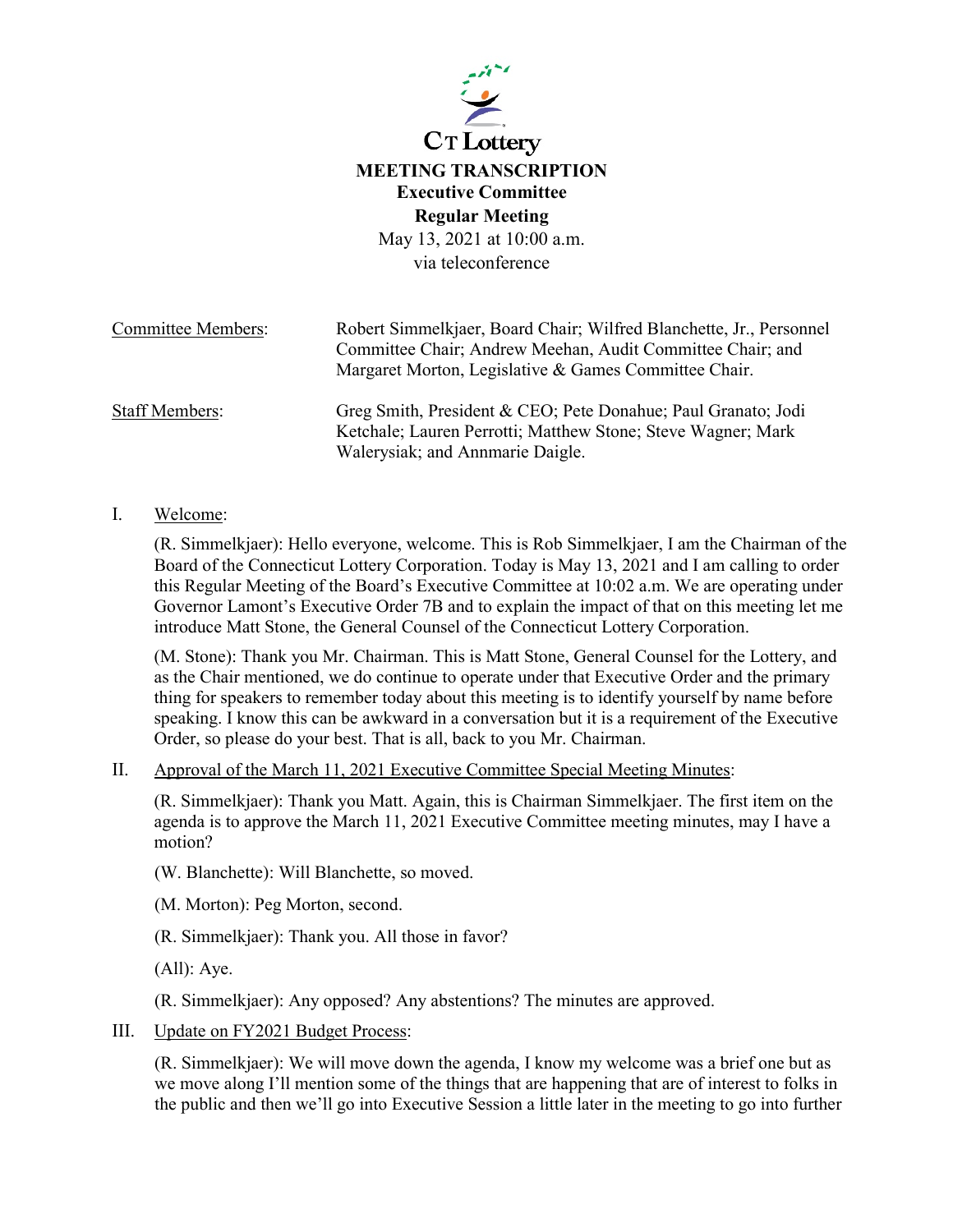detail on a few items. Let's go to item three now which is an update on the budget process for fiscal year 2022. Greg is that you?

(G. Smith): Yes, thank you. This is Greg Smith. Just for the Executive Committee's awareness, noting that our Finance Committee chair has been out for a few months, I've had a few conversations with her and we have a meeting planned for next week to do the budget review; the first pass of the budget has already been issued to the Finance Committee members in the beginning of May and we expect to have a second draft to you this Friday for use in the meeting that is scheduled for next week. I think it's worth noting now our footing in what the future looks like is still a bit unsure. We've been experiencing great sales and it would be really fun to think that we could keep this growth going, much less these sales going, and so don't be surprised if we are a little bit more conservative in what sales growth might look like for fiscal 2022 as you look at these numbers.

(R. Simmelkjaer): Understood. This is Rob Simmelkjaer, it's obviously been quite a year for sales, we've all been theorizing and discussing what's behind the incredible growth that we've seen, of course we want to sustain that the best we can but have to be realistic that with all the changes of reopening and all the other things going on right now with the economy it's not always clear what the impact of that may be on lottery sales. So we understand that, and look forward to seeing that in the Finance Committee. Anything else on that?

(G. Smith): This is Greg, we have no line item for sandbagging on this, it's really just that we've recognized four years of growth in one year and so we are going to work on maintaining that more so than exceeding that.

(R. Simmelkjaer): Understood. Thank you for that.

# IV. Update on iLottery RFP:

(R. Simmelkjaer): Unless anyone has any questions on that we will move on to item four which is an update on the iLottery RFP. What I'll say quickly on this for the members of the public, RFPs are available for review on the lottery website, we have a couple of active RFPs out right now that are pending legislation. We are following closely as are many others in the state, the legislative process around the gaming modernization bill that we expect to be introduced in fairly short order in the House and so we are waiting for that to happen; that law, if passed, will authorize Connecticut Lottery to begin online sales of certain lottery products -- draw games, Keno, primarily – so in preparation for that we have issued an RFP for vendors to assist us in bringing that product to market. Greg, do you want to update us on status of that RFP?

(G. Smith): That RFP has been in development for a while, it has been modified by the language that we are expecting to see as far as certain games we are allowed to offer and it actually took a back seat to the sports betting documentation that we have prepared and have issued. We are finalizing the iLottery RFP and will put it out as soon as that's done, I expect in the next five or six work days so it might beat the legislation to market, or it might not, but it will have the same caveats, as nothing will be done until it's legal.

(R. Simmelkjaer): Yes, thank you for correcting me on that; so that RFP has not been issued yet but it's in preparation being issued in the coming days, weeks?

(G. Smith): Let's say days, but not thinking tomorrow.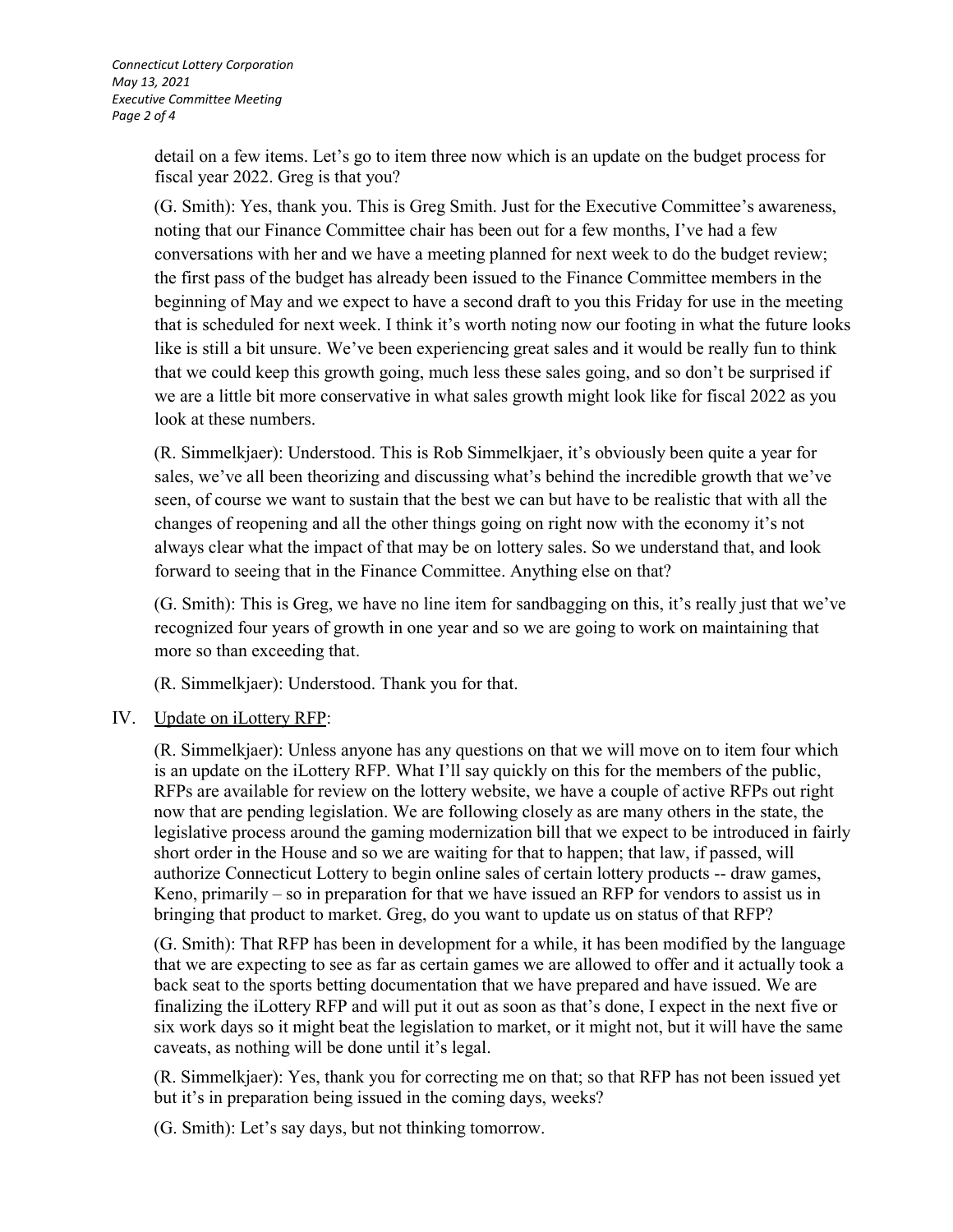(R. Simmelkjaer): Very good, thank you. So keep an eye out for that. Anything else on that?

(G. Smith): That is all.

## V. Update on Sports Betting RFP:

(R. Simmelkjaer): Moving on to our next item which is the discussion of the Sports Betting RFP. As I was saying related to iLottery, we are expecting through this legislative process, the Connecticut Lottery to be authorized to operate both online and retail sports betting. We issued an RFQ, a Request for Qualifications, in late April and invited qualified vendors to submit their qualifications to partner with Connecticut Lottery on sports betting in Connecticut. As has been stated publicly, we received 15 qualification documents in response to that RFQ and we invited five companies to present to us directly through that process and we issued a formal RFP on May 10, Monday of this week. Of the five companies that we spoke to we invited specifically four to respond to that RFP but anybody can see and respond to the RFP, it is on our website as well right now. That RFP as is the iLottery RFP, of course is contingent on legislative passage of this law which we can expect to happen soon but respondents will be asked to submit formal RFPs 14 days after passage and signature of the gaming modernization bill that I mentioned earlier. So that is the status; Greg what can you add to the sports betting RFP process?

(G. Smith): Really not much, there is a timeline on it that has the qualifiers or pending nature of certain things but it's been out there, it asks the right questions and we're looking for the responses from the companies that we focused it on and then we'll potentially see some other responses from companies who choose to come forward on their own.

(R. Simmelkjaer): One thing that I can briefly add is that the Sports Betting Development Committee, which consists of four members of the Board – myself along with Will Blanchette, Andrew Meehan and Manny Langella – all have met and all were present for our conversations with the companies who were invited to present. The companies who were invited, were invited primarily based on their qualifications that were presented and based on our expectation of the law and the language of the law that we expect to be in the bill that is voted on by the legislature. We invited companies that we felt were capable of complying with that likely legislative language as well as companies that fit with our current business strategy of how to execute sports betting in the state.

[Brief pause, loss of internet connectivity]

(R. Simmelkjaer): Ok, we are back after a brief internet outage at lottery headquarters. We are discussing item five, the sports betting RFP. Bottom line is that process is continuing, awaiting legislative language and the passage of law we will continue to progress that and you can find the RFP on the Connecticut Lottery website and we'll continue that process. We'll move on to Executive Session to discuss an update on the gaming system procurement process, a real estate update, and an update on litigation so I'll ask for a motion to go into Executive Session.

(M. Morton): This is Peg Morton, I move that we go into Executive Session.

(W. Blanchette): Will Blanchette, second.

(R. Simmelkjaer): All those in favor?

(All): Aye.

(R. Simmelkjaer): Any opposed? Great, we'll go into Executive Session at 10:16 a.m.